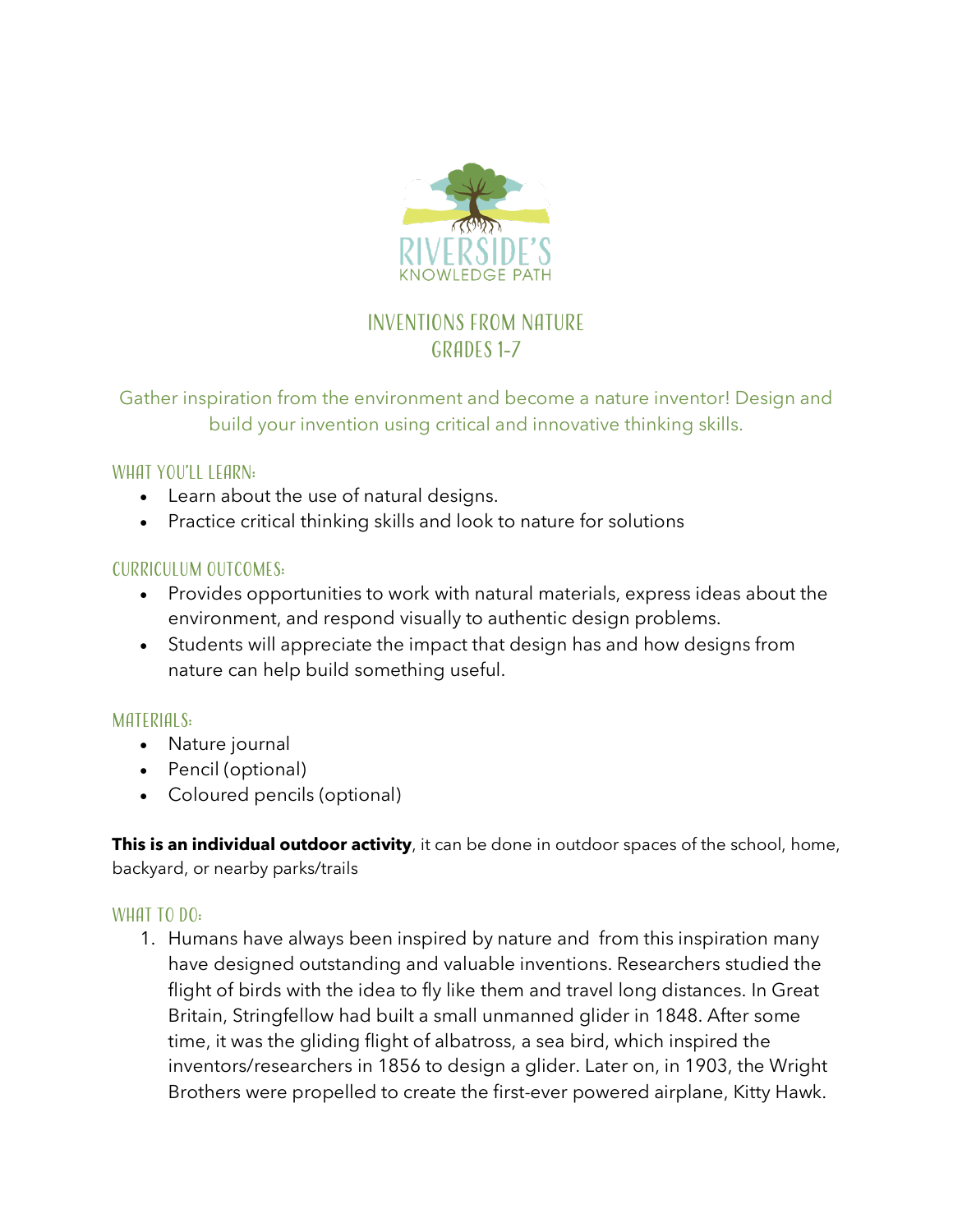Today, we see aircrafts of all kinds up in the sky flying and appearing like birds with advanced technologies.

- 2. Take a walk to the Riverside's Knowledge Path.
- 3. Find something of interest from nature.
- 4. Encourage students to envision that they are future innovators and can replicate the design of natural things like a log, tree to create something new, what it would be and how it would be used or designed. Students may want to think of a problem first and then look in nature for an answer to design and develop a solution.
- 5. Include the description and sketch of your invention and its use.
- 6. Students could do same in their nature journals.

#### Assessment:

- Learners to be evaluated on their critical thinking skills to produce ideas to design a product.
- Writing skills can be assessed based on their age. The educator can assess students with their uniqueness when coming with the idea.

### Extensions:

- This activity can be extended by encouraging the students to put their ideas and thoughts into practice and create a sample product they envisioned and check their usage (if doable).
- Students can brainstorm what materials are required to build their invention, how much they need and how much will it cost.

### Credit/References:

This activity has been modified from the Stony Brook-Millstone Watershed Association nature journaling activity developed by Elizabeth Thompson